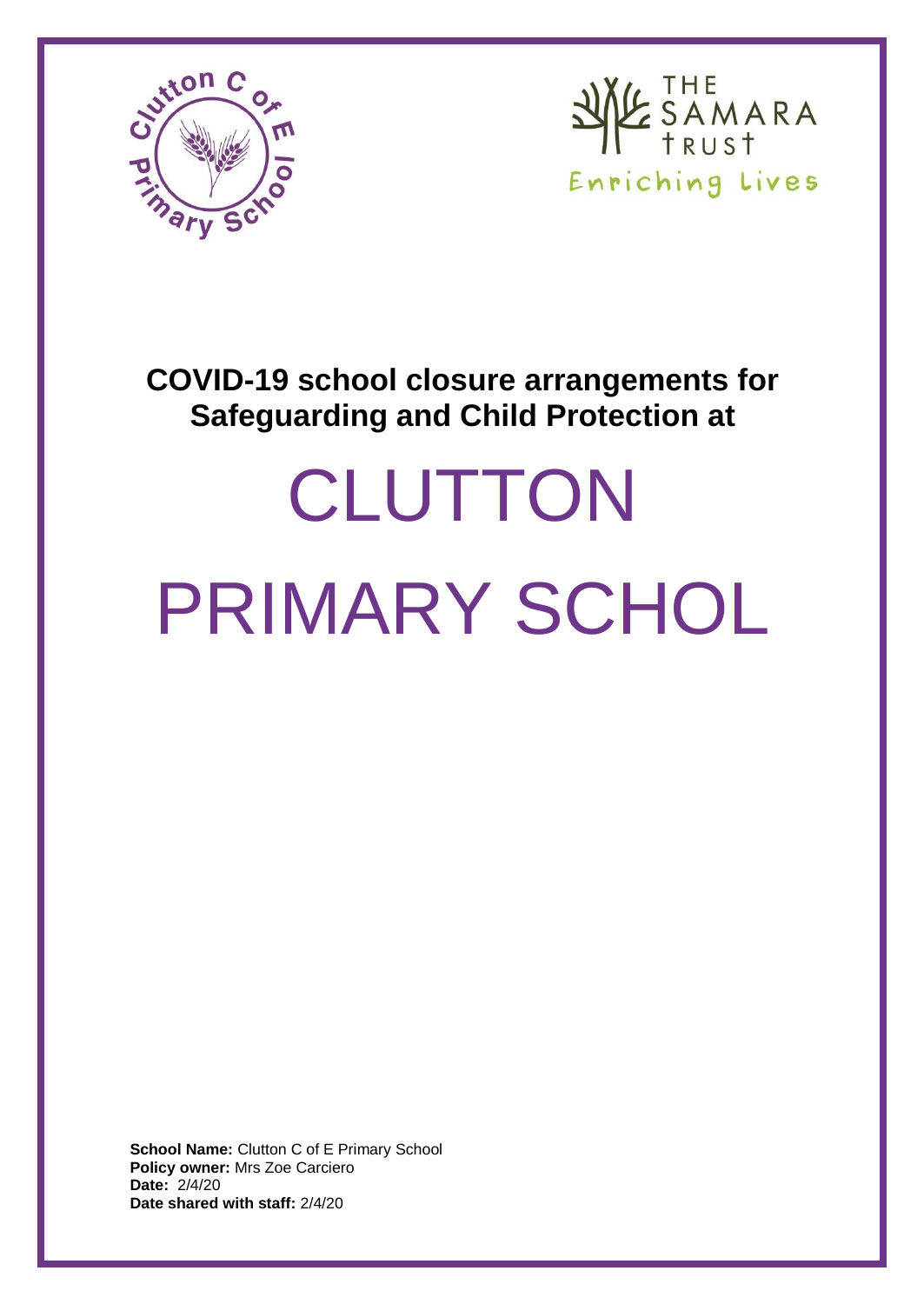### <span id="page-1-0"></span>**1. Context**

From 20<sup>th</sup> March 2020 parents were asked to keep their children at home, wherever possible, and for schools to remain open only for those children of workers critical to the COVID-19 response who absolutely need to attend.

Schools and all childcare providers were asked to provide care for a limited number of children children who are vulnerable, and children whose parents are critical to the COVID-19 response and cannot be safely cared for at home.

This addendum of the Clutton C of E Primary School Safeguarding and Child Protection policy contains details of our individual safeguarding arrangements in the following areas:

| $\mathbf{1}$ |  |
|--------------|--|
| 3.           |  |
| 4.           |  |
| 5.           |  |
| 6.           |  |
| 7.           |  |
| 8.           |  |
| 9.           |  |
| 10.          |  |
|              |  |
| 12.          |  |
|              |  |

## **Key contacts**

| <b>Role</b>  | <b>Name</b>   | <b>Contact number</b> | <b>Email</b>                      |
|--------------|---------------|-----------------------|-----------------------------------|
| Designated   | Mrs<br>Zoe    | Number available      | principal@clutton.cheshire.sch.uk |
| Safeguarding | Carciero      | in HTs office         |                                   |
| Lead<br>and  |               |                       |                                   |
| Headteacher  |               |                       |                                   |
| Deputy       | Mrs<br>Gemma  | $\blacksquare$        | browne@clutton.cheshire.sch.uk    |
| Designated   | <b>Browne</b> |                       |                                   |
| Safeguarding |               |                       |                                   |
| Leads        |               |                       |                                   |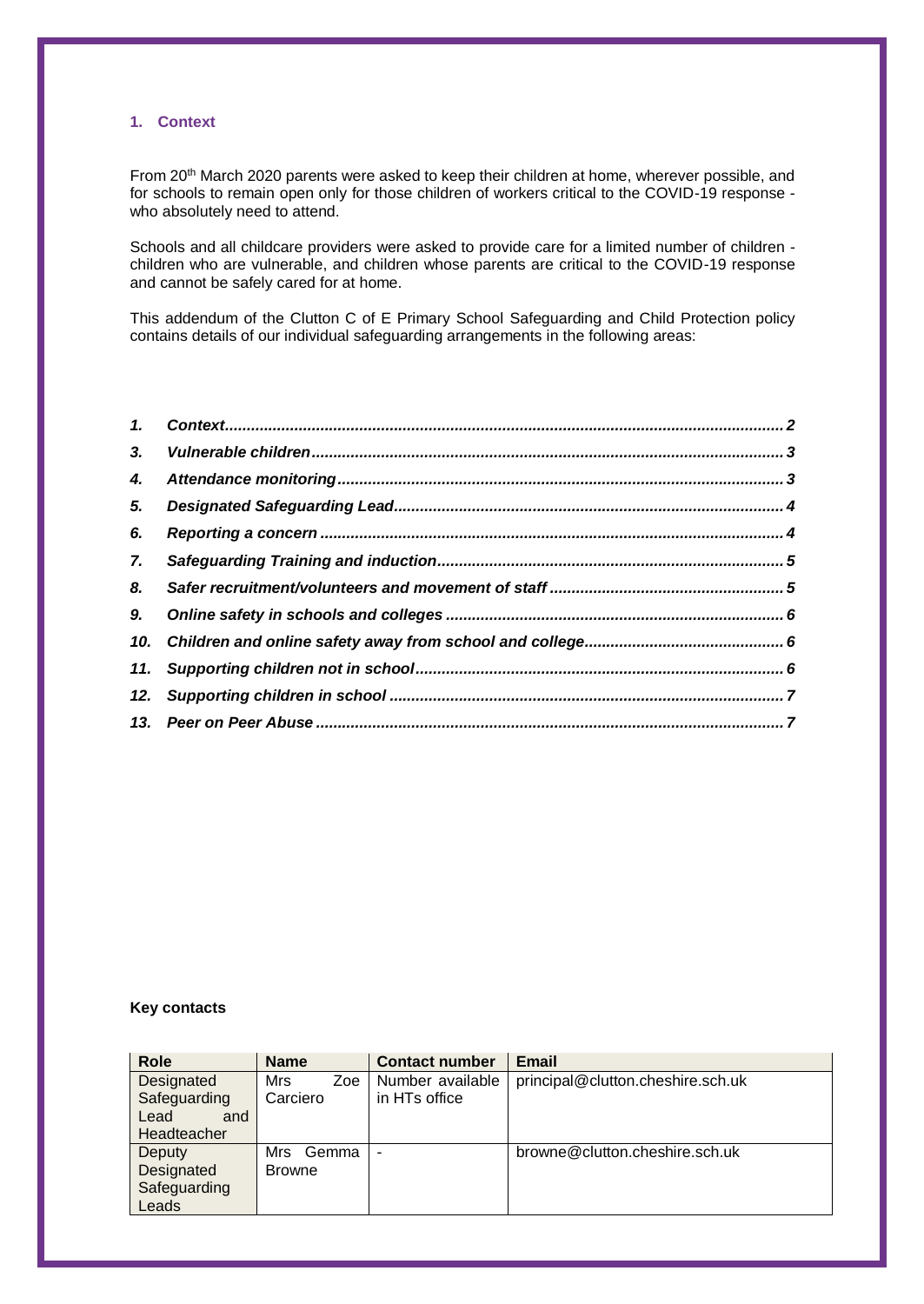| Chair<br>of  |        | Mr      |                | Simon   Number available | sdorset@clutton.cheshire.sch.uk  |
|--------------|--------|---------|----------------|--------------------------|----------------------------------|
|              |        |         |                |                          |                                  |
| Governors    | Dorset |         | in HTs office  |                          |                                  |
|              |        |         |                |                          |                                  |
| Safeguarding |        |         | Mrs Katriona I |                          | kmoulton@clutton.cheshire.sch.uk |
|              |        |         |                |                          |                                  |
| Governor     |        | Moulton |                |                          |                                  |
|              |        |         |                |                          |                                  |

#### <span id="page-2-0"></span>**2. Vulnerable children**

Vulnerable children include those who have a social worker and those children and young people up to the age of 25 with education, health and care (EHC) plans.

Those with an EHC plan will be risk-assessed in consultation with the Local Authority and parents, to decide whether they need to continue to be offered a school or college place in order to meet their needs, or whether they can safely have their needs met at home. This could include, if necessary, carers, therapists or clinicians visiting the home to provide any essential services. Many children and young people with EHC plans can safely remain at home.

Eligibility for free school meals in and of itself should not be the determining factor in assessing vulnerability.

Senior leaders, especially the Designated Safeguarding Lead (and deputy), know who our most vulnerable children are. They have the flexibility to offer a place to those on the edge of receiving children's social care support.

Clutton C of E Primary School will continue to work with and support children's social workers to help protect vulnerable children. This includes working with and supporting children's social workers and the local authority virtual school head (VSH) for looked-after and previously lookedafter children. The lead person for this will be Mrs Zoe Carciero.

There is an expectation that vulnerable children who have a social worker will attend an education setting, so long as they do not have underlying health conditions that put them at increased risk. In circumstances where a parent does not want to bring their child to an education setting, and their child is considered vulnerable, the social worker and Clutton C of E Primary School will explore the reasons for this directly with the parent.

Where parents are concerned about the risk of the child contracting COVID19, Clutton C of E Primary School or the social worker will talk through these anxieties with the parent/carer following the advice set out by Public Health England.

Clutton C of E Primary School will encourage our vulnerable children and young people to attend a school, including remotely if needed.

#### <span id="page-2-1"></span>**3. Attendance monitoring**

Local authorities and education settings do not need to complete their usual day-to-day attendance processes to follow up on non-attendance.

If Clutton C of E Primary School has any children in attendance (e.g. because they are vulnerable or their parent(s) / carers are critical workers) we will submit the daily attendance sheet to the DfE by 12 noon - [https://www.gov.uk/government/publications/coronavirus-covid-19-attendance](https://www.gov.uk/government/publications/coronavirus-covid-19-attendance-recording-for-educational-settings)[recording-for-educational-settings](https://www.gov.uk/government/publications/coronavirus-covid-19-attendance-recording-for-educational-settings)

If the school has closed, we will complete the return once as requested by the DfE.

Clutton C of E Primary School and social workers will agree with parents/carers whether children in need should be attending school – Clutton C of E Primary School will then follow up on any pupil that they were expecting to attend, who does not. Clutton C of E Primary School will also follow up with any parent or carer who has arranged care for their child(ren) and the child(ren) subsequently do not attend.

To support the above, Clutton C of E Primary School will, when communicating with parents/carers and carers, confirm emergency contact numbers are correct and ask for any additional emergency contact numbers where they are available.

In all circumstances, where a vulnerable child does not take up their place at school, or discontinues, Clutton C of E Primary School will notify their social worker.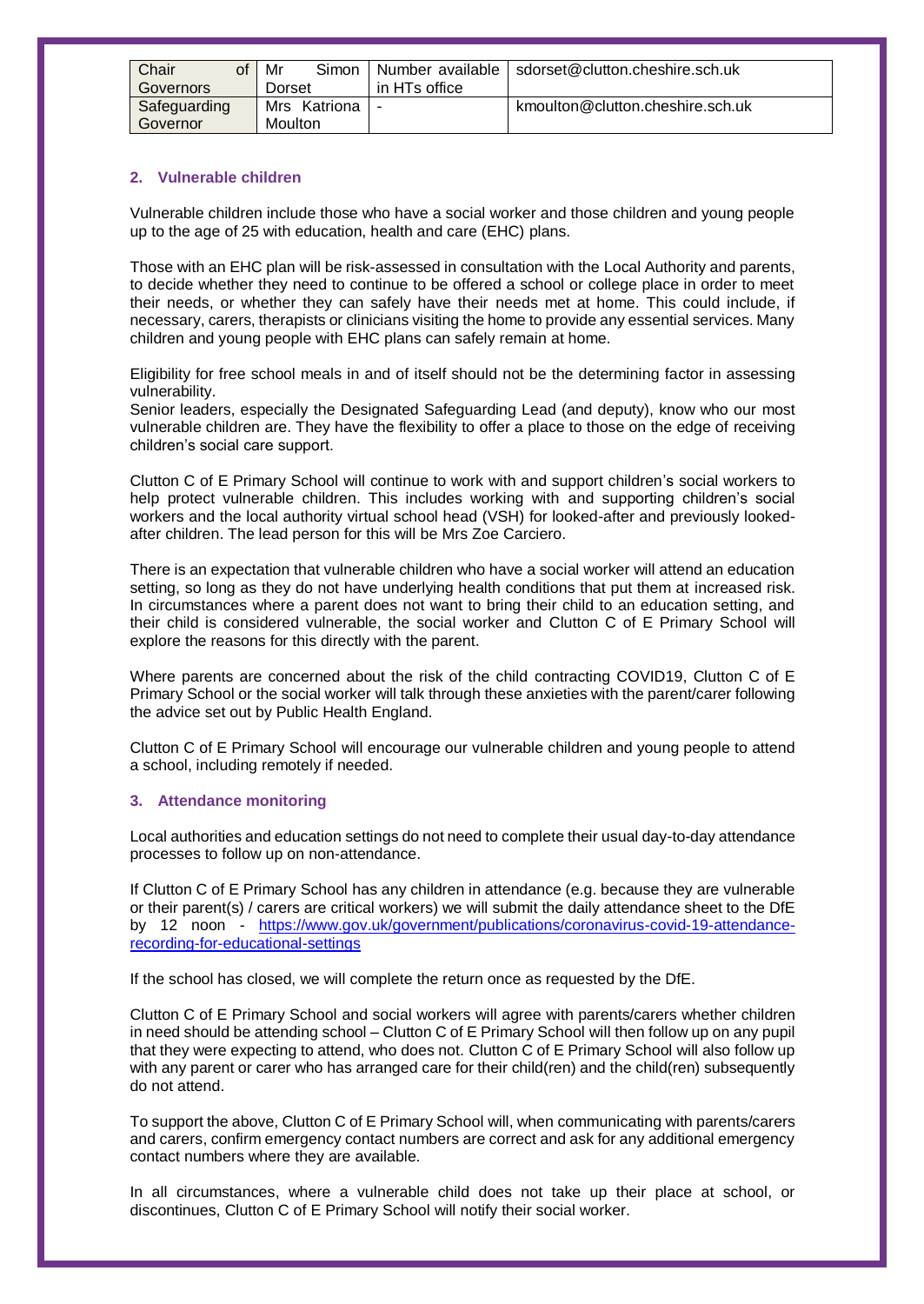#### <span id="page-3-0"></span>**4. Designated Safeguarding Lead**

Clutton C of E Primary School has a Designated Safeguarding Lead (DSL) and a Deputy DSL.

The Designated Safeguarding Lead is: Mrs Zoe Carciero

The Deputy Designated Safeguarding Lead is: Mrs Gemma Browne

The optimal scenario is to have a trained DSL (or deputy) available on site. Where this is not the case a trained DSL (or deputy) will be available to be contacted via phone or online video - for example when working from home.

Where a trained DSL (or deputy) is not on site, in addition to the above, a senior leader will assume responsibility for co-ordinating safeguarding on site.

This might include updating and managing access to safeguarding records and liaising with the offsite DSL (or deputy) and, as required, liaising with children's social workers where they require access to children in need and/or to carry out statutory assessments at the school or college.

It is important that all Clutton C of E Primary School staff and volunteers have access to a trained DSL (or deputy). On each day, the staff on site will be made aware of who that person is and how to contact them by a member of SLT.

The DSL will continue to engage with social workers, and attend all multi-agency meetings, which can be done remotely.

In the unlikely event that there is no DSL/DDSL available, the Safeguarding Children in Education (SCiE) team can be contacted for advice and support on the following details:

**Vicki Thomason Mob:** 07785 542018 **Email:** [Victoria.thomason@cheshirewestandchester.gov.uk](mailto:Victoria.thomason@cheshirewestandchester.gov.uk)

**Pam Beech Mob:** 07917587559 **Email:** [Pam.beech@cheshirewestandchester.gov.uk](mailto:Pam.beech@cheshirewestandchester.gov.uk)

**Susie Sheasby Mob:** 07554 773926 **Email:** [Susie.sheasby@cheshirewestandchester.gov.uk](mailto:Susie.sheasby@cheshirewestandchester.gov.uk)

**Kerry Gray Mob:** 07789484743 **Email:** [Kerry.gray@cheshirewestandchester.gov.uk](mailto:Kerry.gray@cheshirewestandchester.gov.uk)

**If you have immediate concerns about a child or situation, please call I-ART on 0300 123 7047**

#### <span id="page-3-1"></span>**5. Reporting a concern**

Where staff have a concern about a child, they should continue to follow the process outlined in the school Safeguarding Policy. The School uses paper records, so if working remotely, concerns can be emailed to the DSL and DDSL.

Staff are reminded of the need to report any concern immediately and without delay.

Where staff are concerned about an adult working with children in the school, they should report the concern to the headteacher. If there is a requirement to make a notification to the headteacher whilst away from school, this should be done verbally and followed up with an email to the headteacher.

Concerns around the Headteacher should be directed to the Chair of Governors: Mr Simon Dorset sdorset@clutton.cheshire.sch.uk

The Multi-Academy Trust will continue to offer support in the process of managing allegations.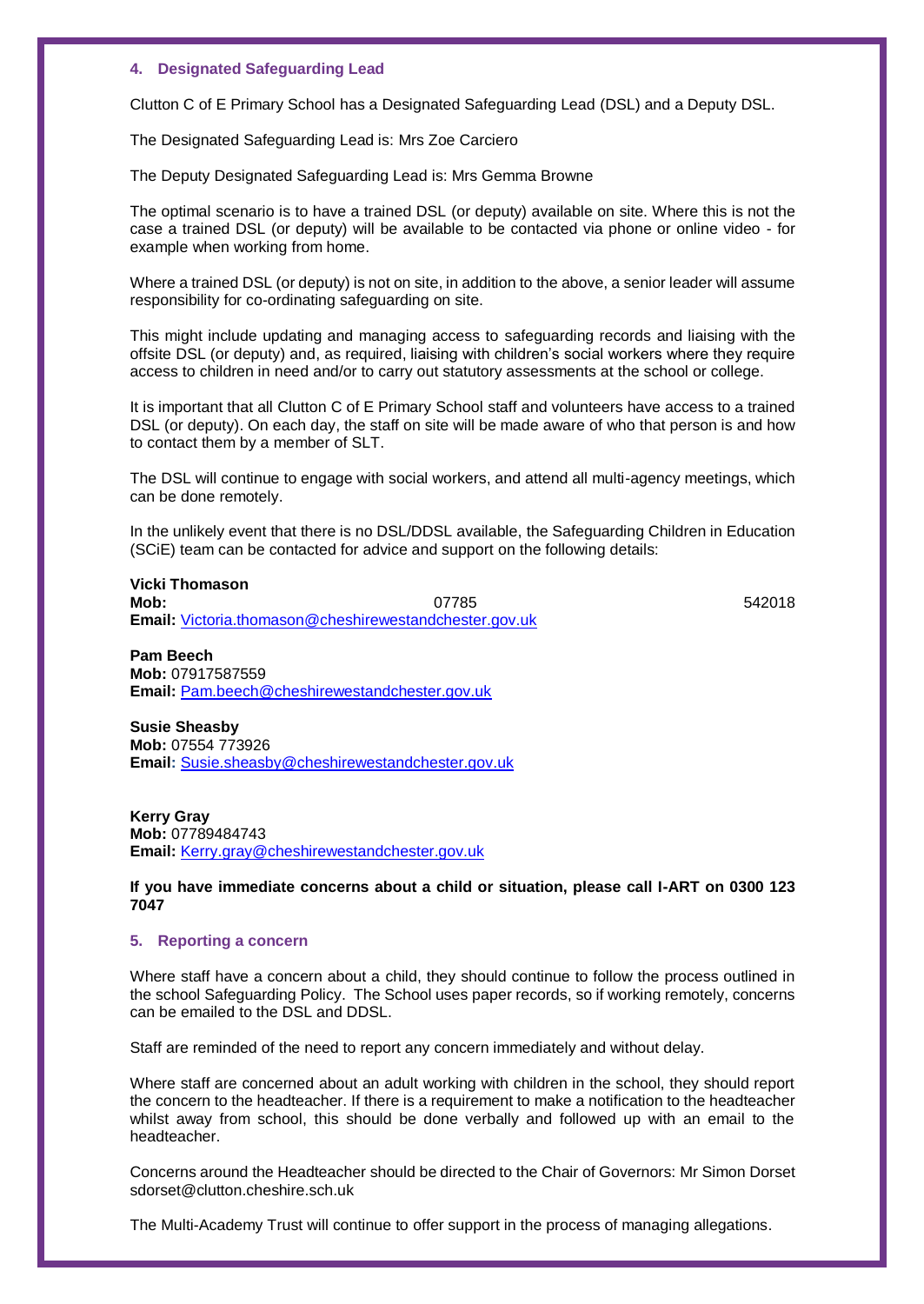#### <span id="page-4-0"></span>**6. Safeguarding Training and induction**

DSL training is very unlikely to take place whilst there remains a threat of the COVID 19 virus.

For the period COVID-19 measures are in place, a DSL (or deputy) who has been trained will continue to be classed as a trained DSL (or deputy) even if they miss their refresher training.

All existing school staff have had safeguarding training and have read part 1 of Keeping Children Safe in Education (2019). The DSL should communicate with staff any new local arrangements, so they know what to do if they are worried about a child.

Where new staff are recruited, or new volunteers enter Clutton C of E Primary School, they will continue to be provided with a safeguarding induction.

If staff are deployed from another education or children's workforce setting to our school, we will take into account the DfE supplementary guidance on safeguarding children during the COVID-19 pandemic and will accept portability as long as the current employer confirms in writing that:-

- the individual has been subject to an enhanced DBS and children's barred list check
- there are no known concerns about the individual's suitability to work with children
- there is no ongoing disciplinary investigation relating to that individual

For movement within the Trust, schools should seek assurance from the Multi-Academy Trust (MAT) HR Manager that the member of staff has received appropriate safeguarding training.

Upon arrival, they will be given a copy of the receiving setting's child protection policy, confirmation of local processes and confirmation of DSL arrangements.

#### <span id="page-4-1"></span>**7. Safer recruitment/volunteers and movement of staff**

It remains essential that people who are unsuitable are not allowed to enter the children's workforce or gain access to children. When recruiting new staff, Clutton C of E Primary School will continue to follow the relevant safer recruitment processes for their setting, including, as appropriate, relevant sections in part 3 of Keeping Children Safe in Education (2019) (KCSIE).

In response to COVID-19, the Disclosure and Barring Service (DBS) has made changes to its guidance on standard and enhanced DBS ID checking to minimise the need for face-to-face contact.

If staff are deployed from another education or children's workforce setting to our school, we will take into account the DfE supplementary guidance on safeguarding children during the COVID-19 pandemic and will accept portability as long as the current employer confirms in writing that:-

- the individual has been subject to an enhanced DBS and children's barred list check
- there are no known concerns about the individual's suitability to work with children
- there is no ongoing disciplinary investigation relating to that individual

Where Clutton C of E Primary School are utilising volunteers, we will continue to follow the checking and risk assessment process as set out in paragraphs 167 to 172 of KCSIE. Under no circumstances will a volunteer who has not been checked be left unsupervised or allowed to work in regulated activity.

Clutton C of E Primary School will continue to follow the legal duty to refer to the DBS anyone who has harmed or poses a risk of harm to a child or vulnerable adult. Full details can be found at paragraph 163 of KCSIE.

Clutton C of E Primary School will continue to consider and make referrals to the Teaching Regulation Agency (TRA) as per paragraph 166 of KCSIE and the TRA's 'Teacher misconduct advice for making a referral.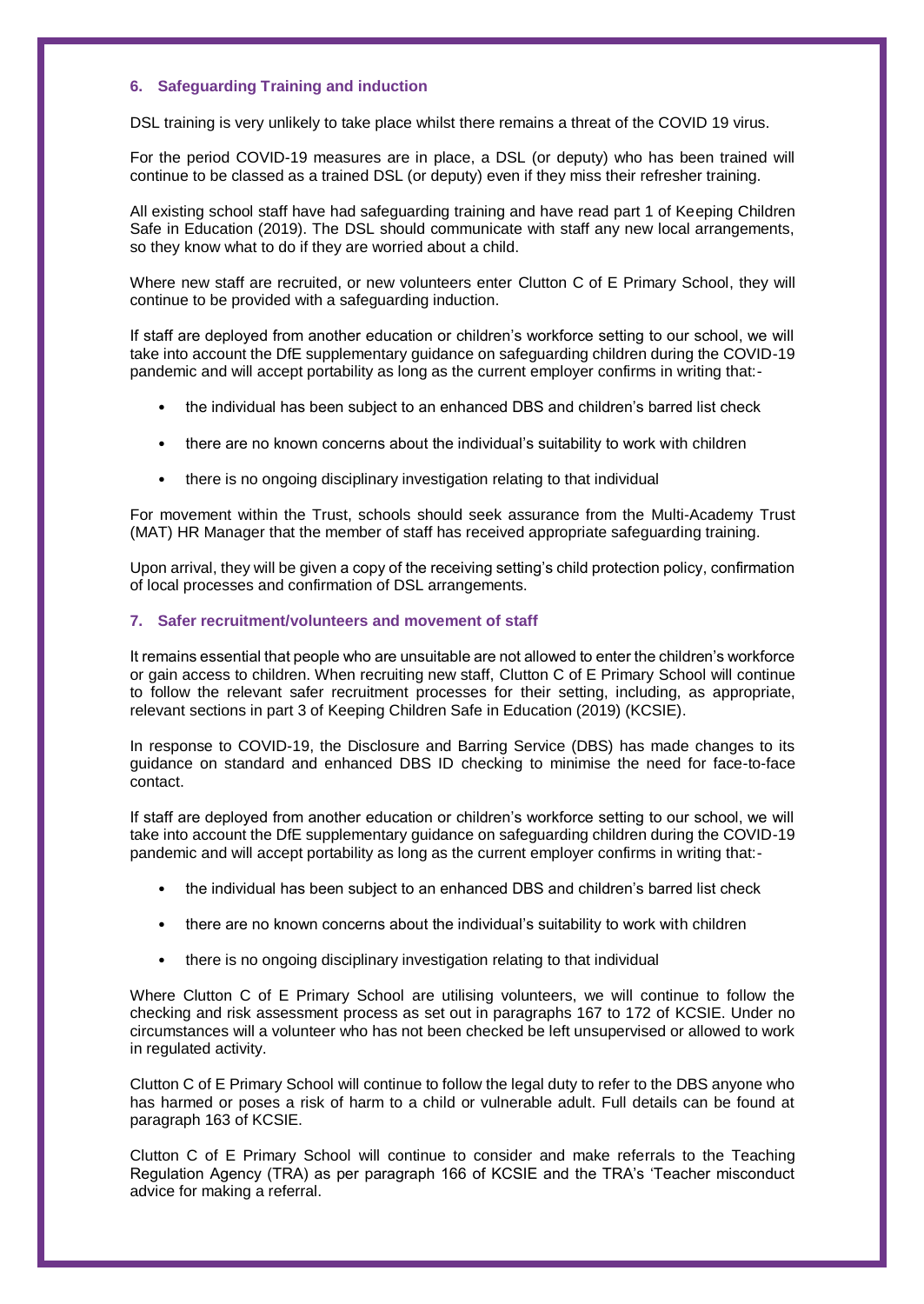During the COVID-19 period all referrals should be made by emailing [Misconduct.Teacher@education.gov.uk](mailto:Misconduct.Teacher@education.gov.uk)

Whilst acknowledging the challenge of the current National emergency, it is essential from a safeguarding perspective that any school is aware, on any given day, which staff/volunteers will be in the school or college, and that appropriate checks have been carried out, especially for anyone engaging in regulated activity. As such, Clutton C of E Primary School will continue to keep the single central record (SCR) up to date as outlined in paragraphs 148 to 156 in KCSIE.

#### <span id="page-5-0"></span>**8. Online safety in schools and colleges**

Clutton C of E Primary School will continue to provide a safe environment, including online. This includes the use of an online filtering system.

Where students are using computers in school, appropriate supervision will be in place.

#### <span id="page-5-1"></span>**9. Children and online safety away from school and college**

It is important that all staff who interact with children, including online, continue to look out for signs a child may be at risk. Any such concerns should be dealt with as per the Safeguarding Policy and where appropriate, referrals should still be made to children's social care and as required, the police.

Online teaching should follow the same principles as set out in the code of conduct.

Clutton C of E Primary School will ensure any use of online learning tools and systems is in line with privacy and data protection/GDPR requirements.

Below are some things to consider when delivering virtual lessons, especially where webcams are involved:

- No 1:1s, groups only
- Staff and children must wear suitable clothing, as should anyone else in the household.
- Any computers used should be in appropriate areas, for example, not in bedrooms; and the background should be blurred.
- The live class should be recorded so that if any issues were to arise, the video can be reviewed.
- Live classes should be kept to a reasonable length of time, or the streaming may prevent the family 'getting on' with their day.
- Language must be professional and appropriate, including any family members in the background.
- Staff must only use platforms specified by senior managers and approved by our IT network manager / provider to communicate with pupils
- Staff should record, the length, time, date and attendance of any sessions held.

#### <span id="page-5-2"></span>**10. Supporting children not in school**

Clutton C of E Primary School is committed to ensuring the safety and wellbeing of all its children and young people.

Where the DSL has identified a child to be on the edge of social care support, or who would normally receive pastoral-type support in school, they should ensure that a robust communication plan is in place for that child or young person.

Details of this plan must be recorded, as should a record of any contact they have made.

The communication plans can include; remote contact, phone contact, door-step visits. Other individualised contact methods should be considered and recorded.

Clutton C of E Primary School and its DSL will work closely with all stakeholders to maximise the effectiveness of any communication plan.

This plan must be reviewed regularly (at least once a fortnight) and where concerns arise, the DSL will consider any referrals as appropriate.

The school will share safeguarding messages on its website and social media pages.